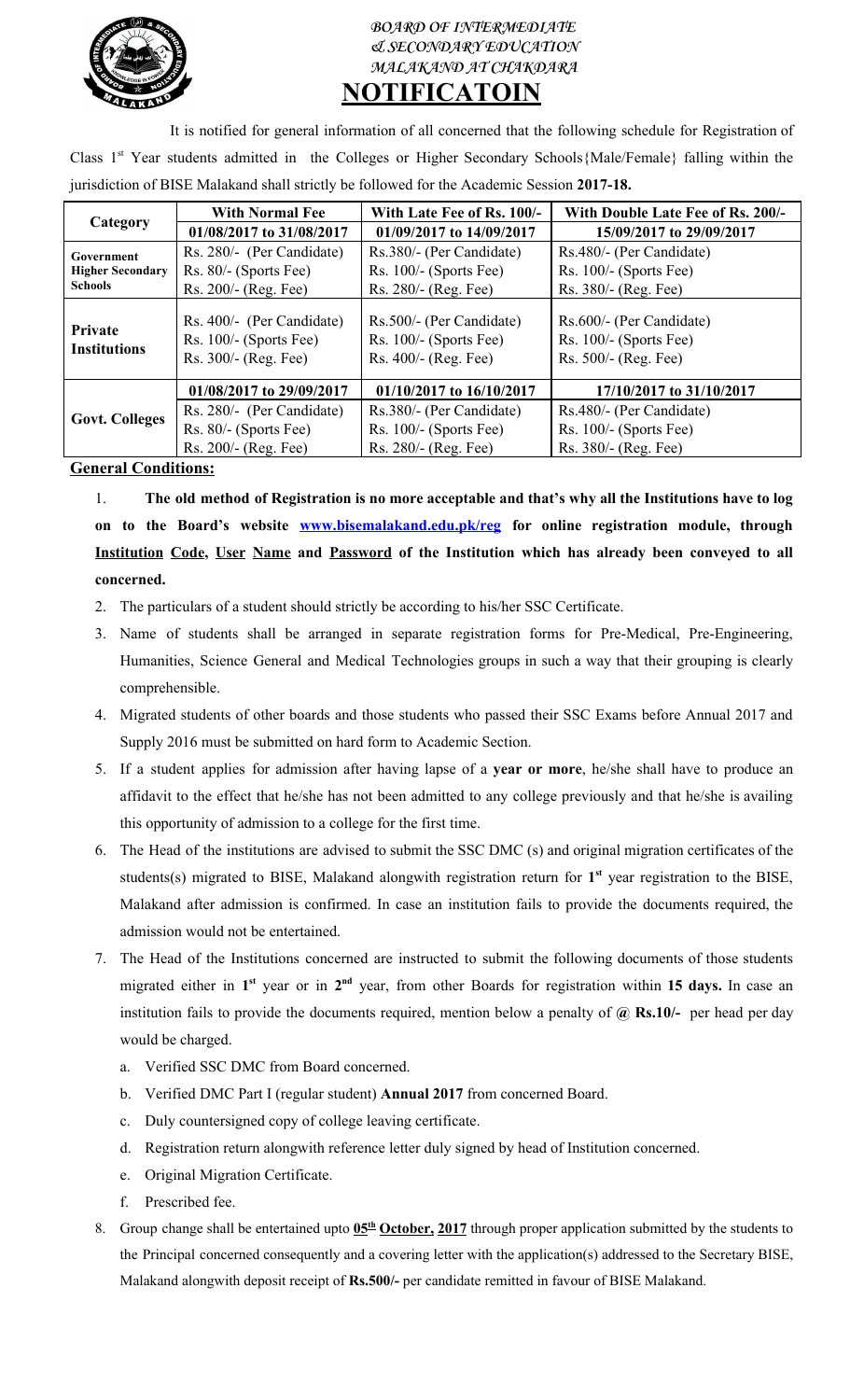- 9. Registration No. once allotted can be cancelled upto **31 st October, 2017** with deposit Receipt of **Rs. 1000/-** remitted in favor of BISE Malakand.
- 10. Any student placed in "E" Grade in SSC Exam; shall not be allowed for admission in 1<sup>st</sup> Year in any case.
- 11. The upper Age limit at the time of admission shall be as under:
	- **a. 19 years upto 31 July, 2017.**
	- **b.** The Principal may recommend genuine cases of hardship in a consolidated form for relaxation of age limit to the Director (E&SE or HEC) giving reasons for such recommendations after giving admission provisionally to such students, if otherwise eligible. The cases of upper age limit upto **25** years of age will be considered by the Director of Education (E&SE/Colleges) Khyber Pukhtunkhwa while the cases exceeding the said limit will be referred to the Secretary E&SE Government of Khyber Pukhtunkhwa, for sanction. The provisional admission in such cases will be cancelled if the competent authority does not grant relaxation in upper age limit. However, the Heads of Private Educational Institutions are directed to apply for age relaxation (if any) to the Chairman BISE, Malakand.
- 12. The BISE, Malakand representative may check and verify the late admission cases from the school/college record whenever required.
- 13. All the Principals of Govt: Colleges and Higher Secondary Schools are directed to deposit **Rs.600/-** per session as "Renewal of Affiliation Fee" in favor of BISE Malakand, whereas rates for renewal of affiliation for Private HSSC level Institution is **Rs.7000/-**
- 14. The cases of late admitted students can however be entertained if supported by justification and they may be granted provisional admission till the approval of the competent authority of the Board.
- 15. Late admission cannot be taken on regular basis till the same is approved by the Chairman, BISE Malakand and if in his opinion the reason of the late admission is not cogent, he is competent to reject such applications.
- 16. The Head of the Institutions are advised to submit their registration return alongwith deposited fee receipt within due date. **Registration Fee for Ist year must be submitted according to the number of candidates and Registration List with excess amount receipt will not be accepted.**
- 17. No college to college migration is allowed within the jurisdiction of BISE, Malakand after **31/12/2017**.
- 18. The Head of the Institutions are directed to collect fee and other charges from the students(s) at the end of every month, otherwise the complaint of the head(s) at the time of Migration to other Institution/Board shall not be entertained.
- 19. The Head of the Institutions are advised to provide their specimen signatures alongwith stamps to avoid forgery in their signatures and stamps.
- 20. The Head of the Institutions are advised to provide their Telephone/Cell Nos; complete mailing address and E-Mail address (if any) to this office to ensure timely correspondence/Communication.
- 21. The students admitted after the expiry of normal date will however, be entertained within **15** days as admissible under the Board rules **Chapter No.XVI page 259 Item No.3** with double fee on the submission of prescribed forms.

**-Sd-** *(Abdul Wali Khan)* **S E C R E T A R Y B.I.S.E Malakand**

## **No.\_7729/Acad/BISE-Mkd Dated: 31.07.2017**

| <b>Copy for information to:</b> |                                                                                   |  |  |
|---------------------------------|-----------------------------------------------------------------------------------|--|--|
|                                 | P.S.O. to Chief Minister, Govt. of Khyber Pakhtunkhwa.                            |  |  |
| 2.                              | P.S. to Education Minister, (E&SE) Govt. of Khyber Pakhtunkhwa.                   |  |  |
| 3.                              | P.S. to Secretary, Elementary & Secondary Education, Govt. of Khyber Pakhtunkhwa. |  |  |
| 4.                              | P.S. to Secretary Higher Education, Govt. of Khyber Pakhtunkhwa.                  |  |  |
| 5.                              | P.S. to Director Higher Education, Govt. of Khyber Pakhtunkhwa.                   |  |  |
| 6.                              | P.S. to Director Education (FATA) Govt. of Khyber Pakhtunkhwa.                    |  |  |
| $7_{\scriptscriptstyle{\circ}}$ | P.S. to Director Elementary & Secondary Education Govt. of Khyber Pakhtunkhwa.    |  |  |